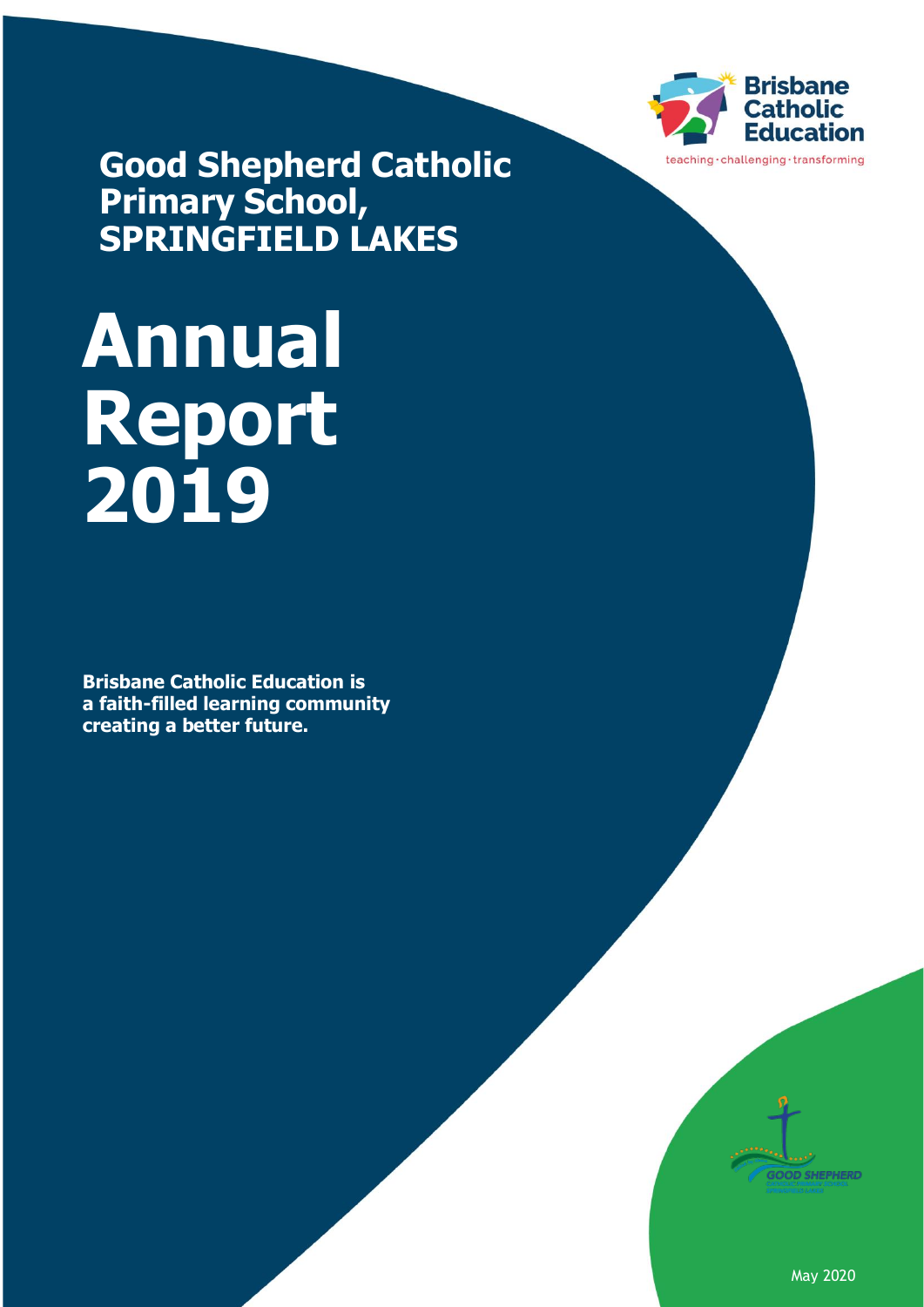# Contact information

| <b>School</b>         | Good Shepherd Catholic Primary School |
|-----------------------|---------------------------------------|
| <b>Postal address</b> | P O Box 4317, SPRINGFIELD, QLD, 4300  |
| <b>Phone</b>          | $(07)$ 3437 5000                      |
| <b>Email</b>          | pspringfieldlakes@bne.catholic.edu.au |
| <b>School website</b> | www.goodshepherd.gld.edu.au           |
| <b>Contact Person</b> | Judith Seery - Principal              |

# **Principal's foreword**

The 2019 Annual Report presents information for reporting requirements and informs the wider community of our school's operations and achievements through the year. The report includes information on the school's profile, curriculum delivery, social climate, school funding, workforce composition and student performance.

#### **School progress towards its goals in 2019**

2019 Goals were achieved through targeting specific areas, in order to achieve a high level of engagement with staff and students, in each of the five listed goals. Through a school-wide use of Data, and embedded practices, students achieved their benchmarks through personalised learning.

| <b>Goal</b>                                                                                                                                                                                                                                                                                                                                                                                                                                                                                                                                              | <b>Progress</b> |
|----------------------------------------------------------------------------------------------------------------------------------------------------------------------------------------------------------------------------------------------------------------------------------------------------------------------------------------------------------------------------------------------------------------------------------------------------------------------------------------------------------------------------------------------------------|-----------------|
| Strengthen Catholic Identity through the Heart of the Divine by embedding<br>the Relationship and Sexuality Education perspective                                                                                                                                                                                                                                                                                                                                                                                                                        | Achieved        |
| Student learning improvement is sustained by commitment to an explicit<br>learning culture across all curriculum areas                                                                                                                                                                                                                                                                                                                                                                                                                                   | Achieved        |
| Incorporate 'Heart of the Divine' across all curriculum                                                                                                                                                                                                                                                                                                                                                                                                                                                                                                  | Achieved        |
| Honour Good Shepherd's Way of Being Community and nourishes the explicit<br>contemporary learning culture.                                                                                                                                                                                                                                                                                                                                                                                                                                               | Achieved        |
| By the end of 2019, with a school-wide use of the embedded, consistent and<br>targeted Effective & Expected Practices, 90% of Prep students will achieve<br>PM Benchmark and 85% will improve 5 levels or achieve independence. 90%<br>of Year 1 will achieve BCE Benchmark and 80% will progress by at least 6<br>levels or achieved independence. 90% of Year 2 will achieve BCE Benchmark<br>and 80% will progress by at least 6 levels or achieved independence. 90%<br>of Year $3 - 6$ students will achieve the BCE Benchmark Targets for Writing. | Achieved        |

#### **Future outlook**

The explicit improvement agenda for 2020 will focus on gaining improvements in progressing reading and writing, in order to improve engagement in learning and progression between 85% and 90% of the learners from Prep to Year 6. As a result of engaging in the *National School Improvement Tool* in 2018 and achieving outstanding in the 9 Domains, the school participated in a Post-NSIT audit in 2019 which focused on strengthening each of the nine domains through:

- Focusing on the emersion of the staff in Good Shepherd's Induction Formation Program
- Honouring the Catholic Identity Leuven University Report by focusing on the recommendations including the explanation of Good Shepherd's Way of Being Community and nourishing the explicit contemporary learning culture
- Incorporating the Heart of the Divine as a recommendation from the NSIT recommendation for the next three years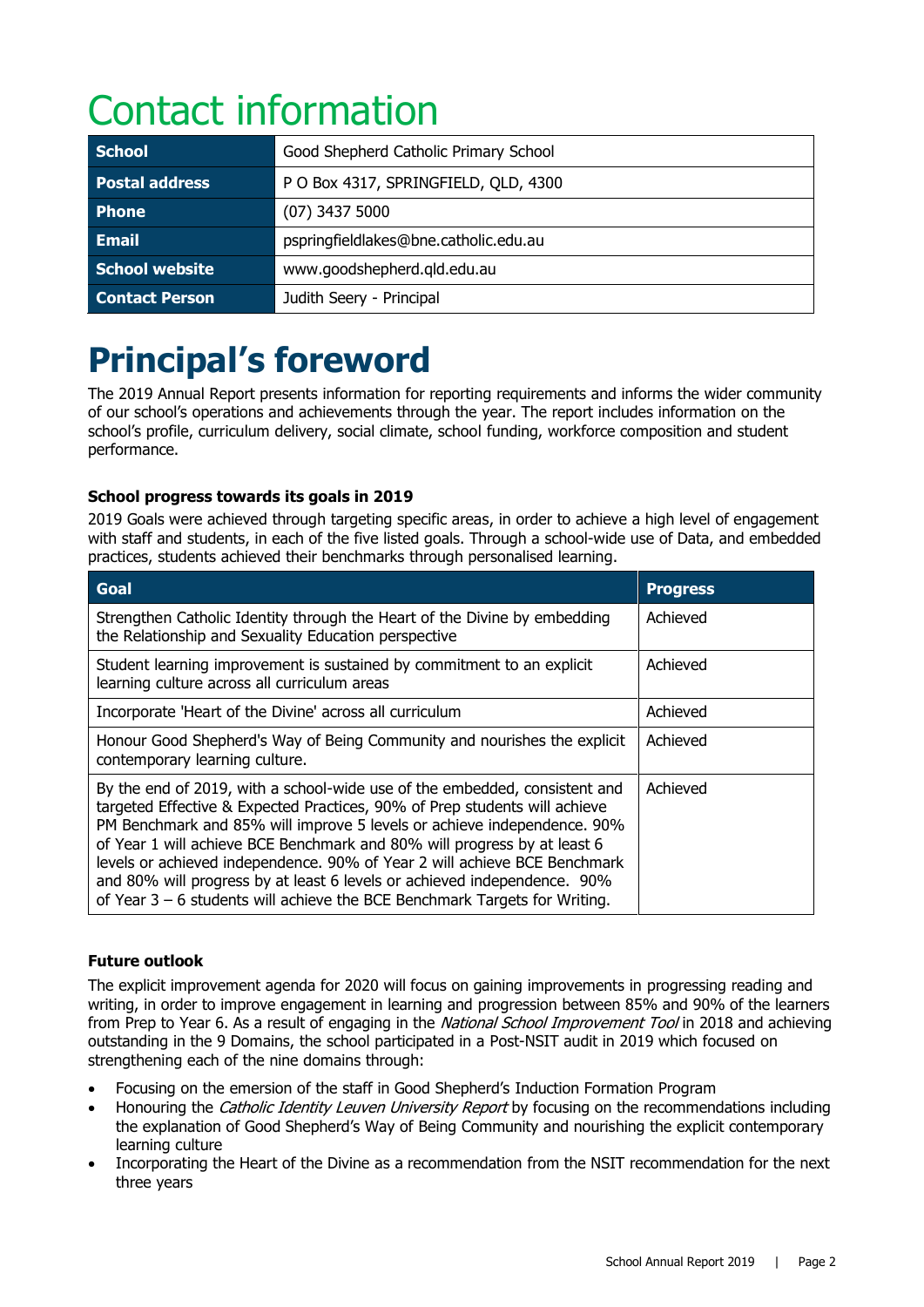- Strengthening Catholic Identity through the Heart of the Divine by embedding the Relationship and Sexuality Education Perspective
- Continue to improve student learning, sustained by commitment, through an explicit learning and teaching culture across all curriculum areas
- Focus on sustaining the culture of Catholic Identity and pedagogical practices.

### **Our school at a glance**

#### **School profile**

Good Shepherd Catholic Primary School is a Catholic school administered through Catholic Education Archdiocese of Brisbane.

**Coeducational or single sex:** Coeducational

**Year levels offered in 2019:** Primary

#### **Student enrolments for this school:**

|      | <b>Total</b> | <b>Girls</b> | <b>Boys</b> | <b>Aboriginal and</b><br><b>Torres Strait</b><br><b>Islander</b><br>students |
|------|--------------|--------------|-------------|------------------------------------------------------------------------------|
| 2019 | 337          | 158          | .79         | 4                                                                            |

Student counts are based on the Census (August) enrolment collection.

#### **Characteristics of the student body**

Good Shepherd's is positioned in the corridor between Brisbane and Ipswich. The catchment area includes the suburbs within Greater Springfield as well as some areas near Greenbank and New Beith. Population growth in these areas is significant with primary school-aged population. Good Shepherd's community is young, and our families range from those who reside locally to those who move from various Australian States and Territories. A few families have immigrated from over-seas or are on Study Visas, including one Refugee family. The level of cultural diversity at Good Shepherd School is significant, especially among the students. 50.8% of students and 4.8% of staff hail from the outside dominant group ('Australian'), with nineteen and two countries of origin for each group, respectively. This identity is obvious through the family networks and friendship groups that continue to develop as part of our seventh year of operating as a school community. Good Shepherd focuses on providing personalised learning as part of a sound Contemporary Education. There is a wholistic language approach with student's learning and wellbeing, caring for the students whilst maintaining a high expectation of their engagement with learning. Good Shepherd's teachers focus on personalised learning, pedagogical practices, and the latest research, to inform the students through the delivery of Catholic Education. In 2019, Good Shepherd is arranged in 14 class groupings – Prep x 3, Year 1 x 3, Year 2 x 2, Year 3 x 2, Year 4 x 2, Year 5 x 1, Year 6 x 1. Approximately 30% of the students identify with English as a Second Language learners, 42 students are identified as part of NCCD. The Year 6 students transitioned to a number of Secondary Colleges, including St Augustine's College, Augusta Heights, Peter Claver Catholic College, Brigidine College, Ambrose Treacy College, St Edmund's College, Ipswich and Springfield State College.

#### **Curriculum delivery**

#### **Approach to curriculum delivery**

As a contemporary educational setting, Good Shepherd:

- Offers students aa holistic education that focuses on personalised learning and encourages personal growth based on Christian values and BCE's (Brisbane Catholic Education) Moving Forward Strategy
- Encourage students to develop knowledge and understanding of other cultures, languages, environmental (Laudato Si) and social issues.
- Learning programs that are structured under the organisers of the Australian Curriculum and considers differentiation for learners at all levels of learning.
- Offers Brisbane Catholic Education's Religious Education Curriculum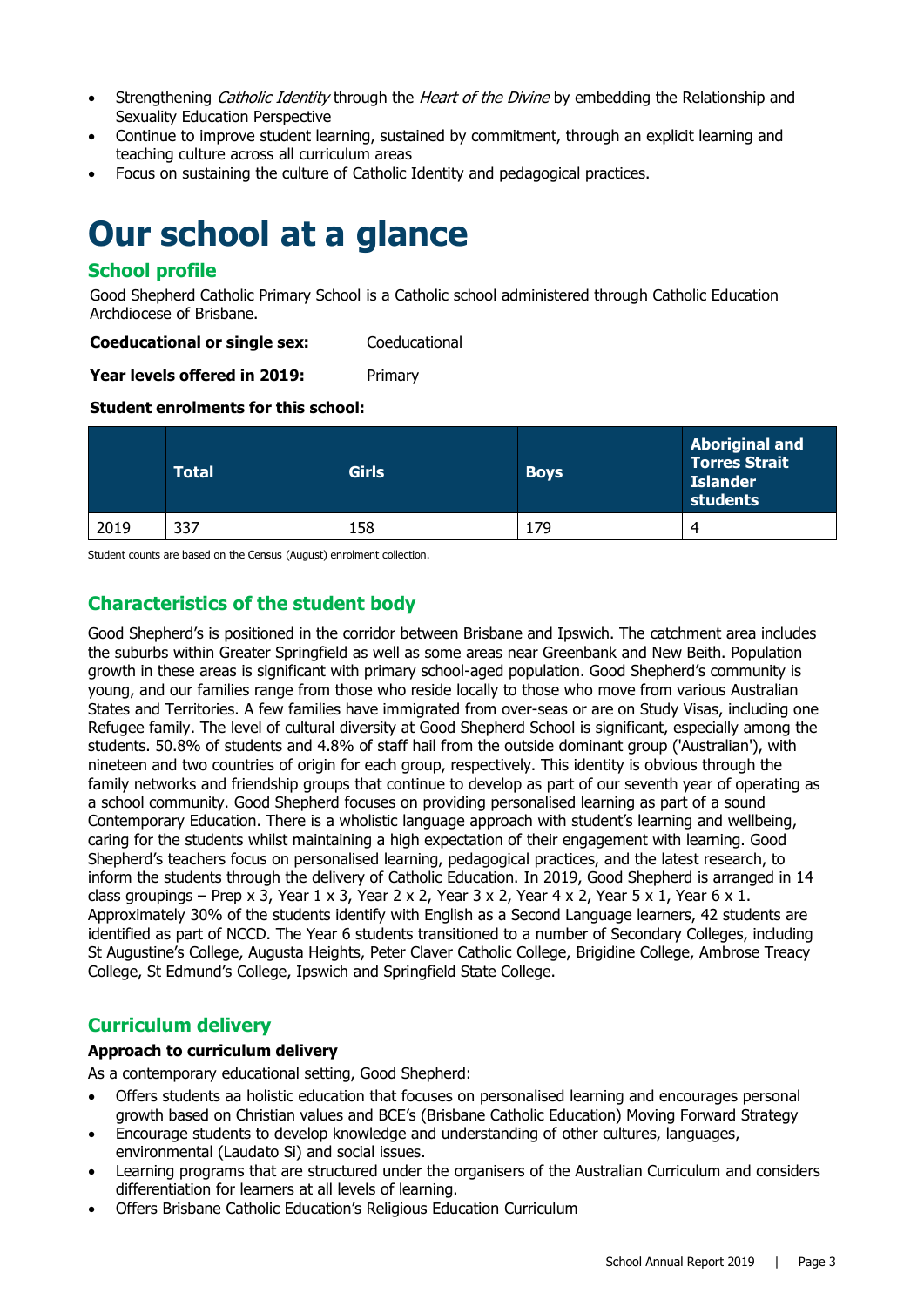- Enables a whole school focus with teacher's collaboratively engaging with the 4C's (Co-planning, coteaching, co-debriefing, and co-reflecting).
- Ensures that teachers identify, gather and interpret data information about student achievement and learning in order to improve, enhance and plan for further learning.

Good Shepherd's pedagogical approach is underpinned by John Hattie's Visible Learning model and Michael Fullan's Coherence Framework. Learning intentions alert students to the matter being taught. Success Criteria is co-constructed within the learning environment, to ensure all learners enjoy an opportunity to achieve and further their learning. Through Design Thinking, real-world problems are identified by learners and, with input from experts, possible solutions are developed. Good Shepherd is a 1:1 iPad environment. Learners enjoy the opportunity to connect, communicate and collaborate with their peers, their teachers and with the wider community

#### **Co-curricular activities**

Good Shepherd proudly offers a wide and varied range of extra curricula activities. Good Shepherd strives to provide for and meet the needs, interest and talents of all students.

A comprehensive range of activities include:

- Before Morning Reading in Learning Pods
- Choir
- Fit Club
- School liturgies and celebrations
- St Vincent de Paul collections for the poor
- Caritas/Missions support
- Support for Farmers Collection
- Well-being days
- Keyboard and guitar lessons
- Camps
- Excursion Canberra Year 6
- Speech and Drama
- Art competitions Ipswich Show, over-all Art prize and trophies
- AusKick
- Soccer and Netball Gala Days
- Ipswich Catholic Swimming
- Met West Sports

#### **How information and communication technologies are used to assist learning**

Good Shepherd:

Recognises that as a 21st Century educational setting new technologies emerge daily.

- Applies the Australian Curriculum within a rigorous and challenging environment to meet the needs of all students.
- Students access 1: 1 iPads from Prep to Year 6 since 2016.
- Students learn confidently and competently to access technology through various learning tool devises.
- Students are taught that technology is a tool to assist in learning, and that the school drives technology, rather than be driven by it.
- Students access a variety of Apps for creating and communicating.
- Provides a philosophy that focuses on real world problems assisting the students to recognise that devices are used as a learning tool, assist in developing different ways of learning and communicating.
- Assist students through ICLT to develop effective strategies in flexible learning environments, modelling and promoting inquiry.
- Focus on cooperation and independence of learning
- Educates all learners to become successful, creative and confident, active and informed and empowered to shape and enrich our world.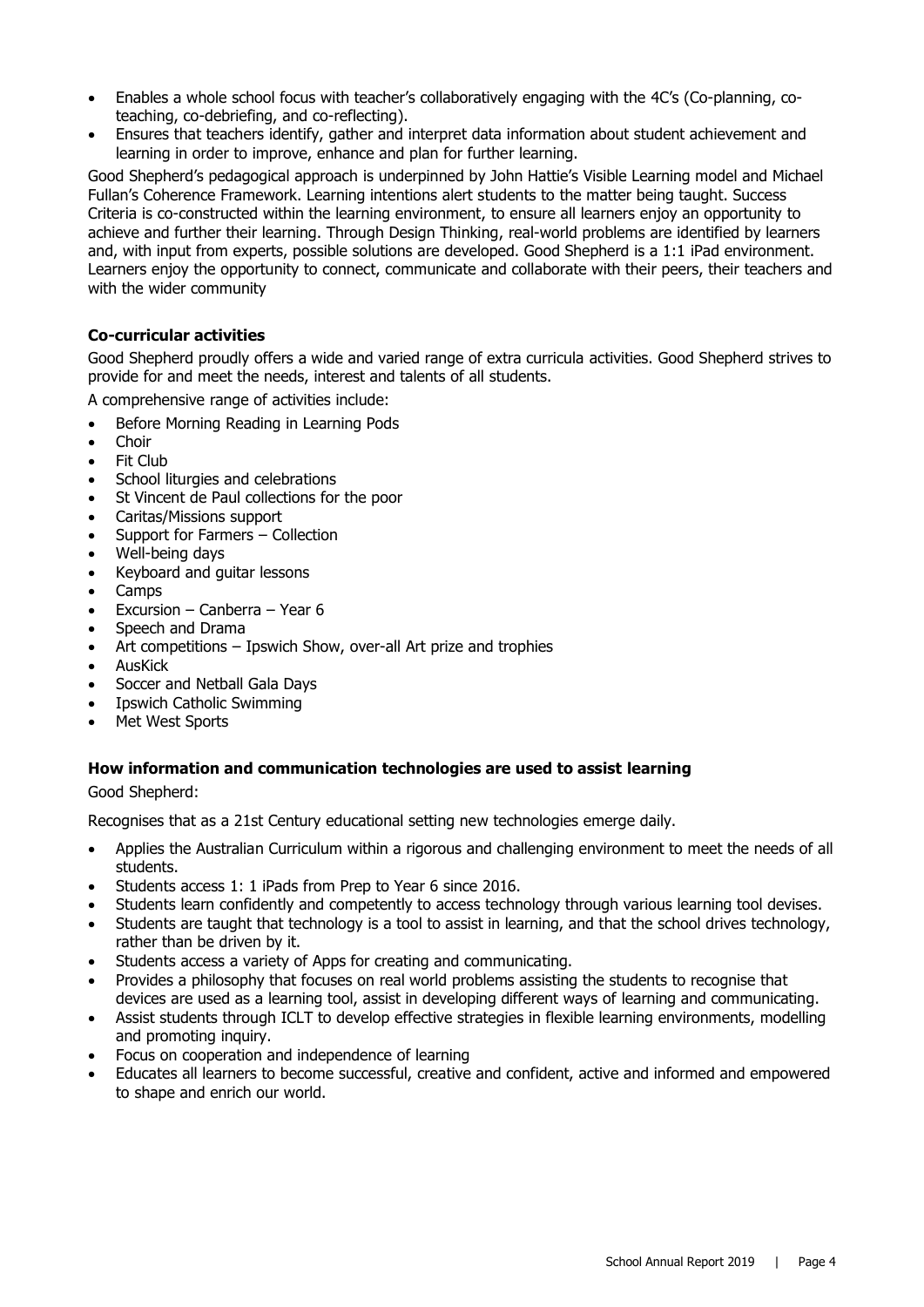#### **Social climate**

#### **Overview**

In keeping with the Vision and Mission Statements, Good Shepherd Catholic Primary School, provides opportunities for students to interact educationally, pastorally and socially.

Good Shepherd:

- Uses aspects of the Kids Matter framework (Health and Wellbeing) and Positive Partnerships to plan explicit behavioural teaching that supports all students including those with diverse learning needs
- Daily accesses the *'Dispositions of a Learner'* which are explicitly taught, modelled, and practiced supporting all learners.
- Proactively and explicitly teaches the expected dispositions of learning and behaviours related to creating a safe and happy environment for all within the school.
- Teaches that there are expected behaviours related to the learning-pods and playground environments.
- Encourages all students to learn from their mistakes and to be aware of Good Shepherd's Way of Being Community, Dispositions of a Learner and the CARE rules as viewed on the school's website.
- Offers a well-being day per term which provides an opportunity for learners to celebrate their spiritual, physical and social growth.
- Recognises and celebrates student academic success and social growth through the *Spirit of Good* Shepherd Awards presented during Community Prayer Gatherings.

At the end of 2019, fourteen students from Prep to Year 6 were presented with Good Shepherd's Way of Being Community Annual Awards. These students aspired to the values of the saint that carries the name of their learning place. (ie Assisi -Prep, MacKillop – Year 1, Nagle – Year 2, Ignatius – Years 3-6).

A full description of Good Shepherd's Positive Behaviour for Learning, including the Bullying policies are located on the school's website. Parents have been provided with professional learning in the areas of Positive Behaviour for Learning.

| <b>Performance measure</b>                                                                                           |        |
|----------------------------------------------------------------------------------------------------------------------|--------|
| Percentage of parents/carers who agree# that:                                                                        | 2018   |
| This school helps my child to develop their relationship with God                                                    | 100.0% |
| My child is encouraged to participate in spiritual and religious activities and<br>projects outside of the classroom | 95.2%  |
| Religious Education at this school is comprehensive and engaging                                                     | 100.0% |
| I see school staff practising the values and beliefs of the school                                                   | 100.0% |
| This school looks for ways to improve                                                                                | 95.7%  |
| The school is well managed                                                                                           | 88.0%  |
| My child is making good progress at this school                                                                      | 84.0%  |
| This school is a safe place for my child                                                                             | 100.0% |
| This school helps students respect the needs of others                                                               | 100.0% |
| Teachers and staff are caring and supportive                                                                         | 100.0% |
| Teachers at this school expect my child to do their best                                                             | 96.0%  |
| Teachers and staff relate to students as individuals                                                                 | 96.0%  |
| The teachers help my child to be responsible for their own learning                                                  | 100.0% |
| My child is motivated to learn at this school                                                                        | 96.0%  |
| I can talk to my child's teachers about my concerns                                                                  | 96.0%  |
| This school offers me opportunities to get involved in my child's education                                          | 92.0%  |
| My child's learning needs are being met at this school                                                               | 84.0%  |
| I am happy with my decision to send my child to this school                                                          | 95.8%  |

#### **BCE Listens Survey - Parent satisfaction**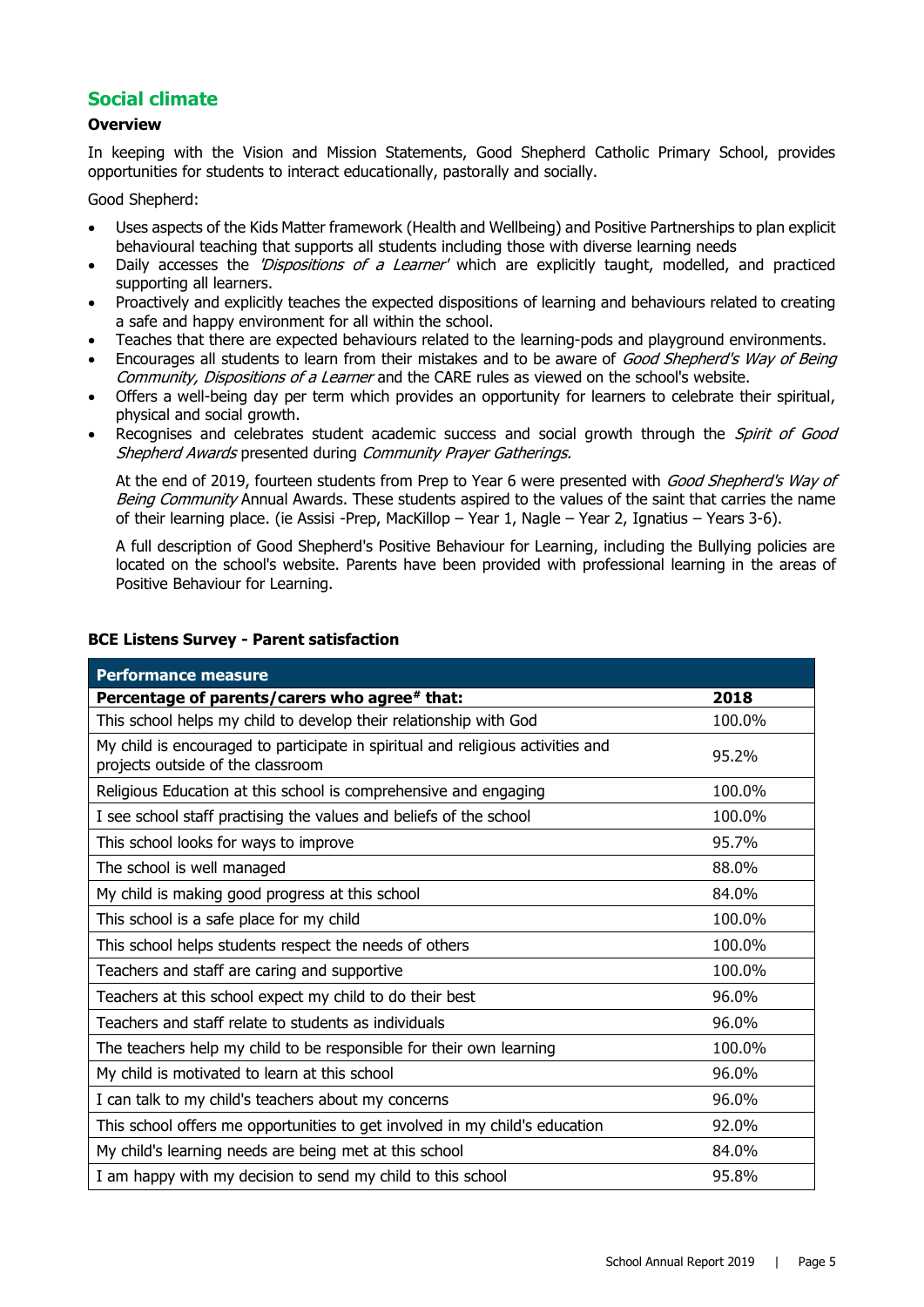#### **BCE Listens Survey - Student satisfaction**

| <b>Performance measure</b>                                                                                                      |       |
|---------------------------------------------------------------------------------------------------------------------------------|-------|
| Percentage of students who agree# that:                                                                                         | 2018  |
| At my school, I can express my beliefs                                                                                          | 93.6% |
| My school encourages all students to participate in spiritual and religious activities and<br>projects outside of the classroom | 95.1% |
| Religious Education at my school is interesting and engaging                                                                    | 96.3% |
| I see school staff practising the values and beliefs of my school                                                               | 93.0% |
| My school looks for ways to improve                                                                                             | 97.2% |
| Students at my school are encouraged to voice their concerns or complaints                                                      | 94.1% |
| Teachers treat students fairly at my school                                                                                     | 91.5% |
| Teachers recognise my efforts at school                                                                                         | 91.7% |
| I feel safe at school                                                                                                           | 94.3% |
| My school helps me to respect the needs of others                                                                               | 99.0% |
| I am happy to be at my school                                                                                                   | 95.1% |

#### **BCE Listens Survey - Staff satisfaction**

| <b>Performance measure</b>                                                                                                      |        |
|---------------------------------------------------------------------------------------------------------------------------------|--------|
| Percentage of staff who agree# that:                                                                                            | 2018   |
| This school helps me to develop my relationship with God                                                                        | 96.8%  |
| My school encourages all students to participate in spiritual and religious activities and<br>projects outside of the classroom | 100.0% |
| Religious Education at this school is comprehensive and engaging                                                                | 100.0% |
| I see school staff practising the values and beliefs of this school                                                             | 100.0% |
| This school is well managed                                                                                                     | 100.0% |
| My concerns are taken seriously by the school                                                                                   | 100.0% |
| This school is a safe place to work                                                                                             | 100.0% |
| This school has an inclusive culture                                                                                            | 96.8%  |
| This school has a culture of striving for excellence                                                                            | 100.0% |
| All my students know I have high expectations of them                                                                           | 94.1%  |
| I am proud to be a member of this school                                                                                        | 97.1%  |
| Overall, I am happy with my decision to work at this school                                                                     | 100.0% |

# 'Agree' represents the percentage of respondents who Somewhat Agree, Agree or Strongly Agree with the statement.

DW = Data withheld to ensure confidentiality.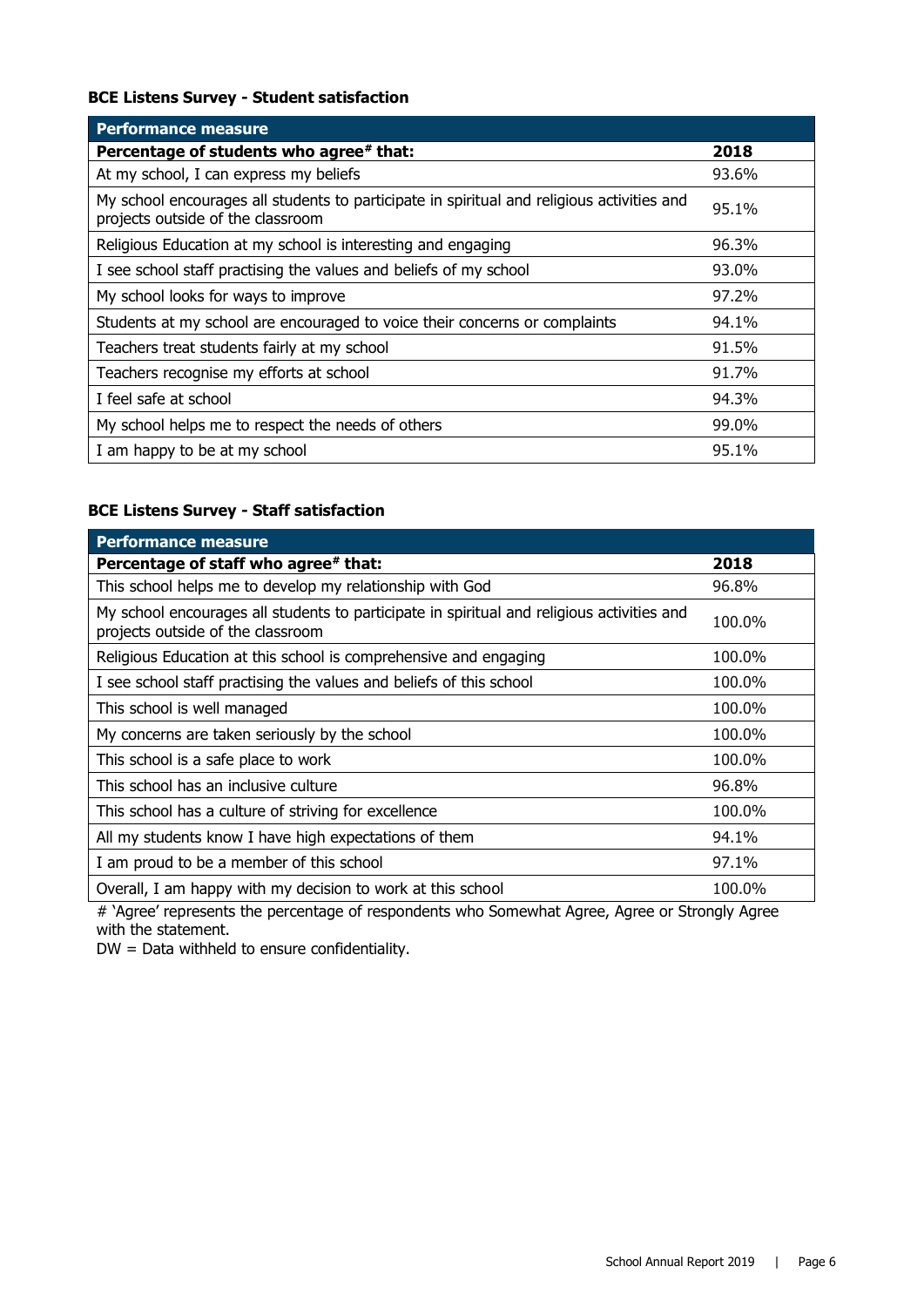#### **Family and community engagement**

Good Shepherd's philosophy focuses on the importance that the parents are the first and foremost educators of their children. Good Shepherd has provided opportunities for parents to be involved at every stage and at every level of their child's education. Involvement of parents includes:

- Professional Learning Development including Student Protection, Volunteer Policy, prior to engaging in school activities
- Involvement in the Family and Community Engagement (FACE) Network through planning and involvement in activities related to learning and events
- Assisting in class with learning activities
- Assisting school excursions and sports days
- Volunteering
- Attending social functions
- Wellbeing days
- Lenten Program
- Parent Retreat Day
- Attendance and participation in school liturgies
- Participation in surveys, focus forums and parent teacher interviews
- Working Bees
- Communication through Parent Portal, emails newsletters, SMS and BCE Connect.

#### **Environmental footprint**

#### **Reducing the school's environmental footprint**

This is the first year of reporting on the school's electricity usage. Responsible energy usage supports the school's efforts towards a living response to Pope Francis' Encyclical *Laudato Si'* Care for our Common Home.

| <b>Environmental footprint indicators</b> |                           |  |
|-------------------------------------------|---------------------------|--|
| Years                                     | <b>Electricity</b><br>kWh |  |
| 2019                                      | 140636                    |  |

#### **School funding**

#### **School income broken down by funding source**

School income, reported by financial year accounting cycle using standardized national methodologies and broken down by funding source is available via the [My School](http://www.myschool.edu.au/) website.

#### **How to access our income details**

- 1. Click on the My School link <http://www.myschool.edu.au/>.
- 2. Enter the school name or suburb of the school you wish to search.

| Find a school                   |              |                    | <b>Search website</b> |              |              |
|---------------------------------|--------------|--------------------|-----------------------|--------------|--------------|
| Search by school name or suburb |              |                    |                       |              | Go           |
| <b>School sector</b>            | $\checkmark$ | <b>School type</b> | $\checkmark$          | <b>State</b> | $\checkmark$ |

3. Click on 'View School Profile' of the appropriate school to access the school's profile.



4. Click on 'Finances' and select the appropriate year to view the school financial information.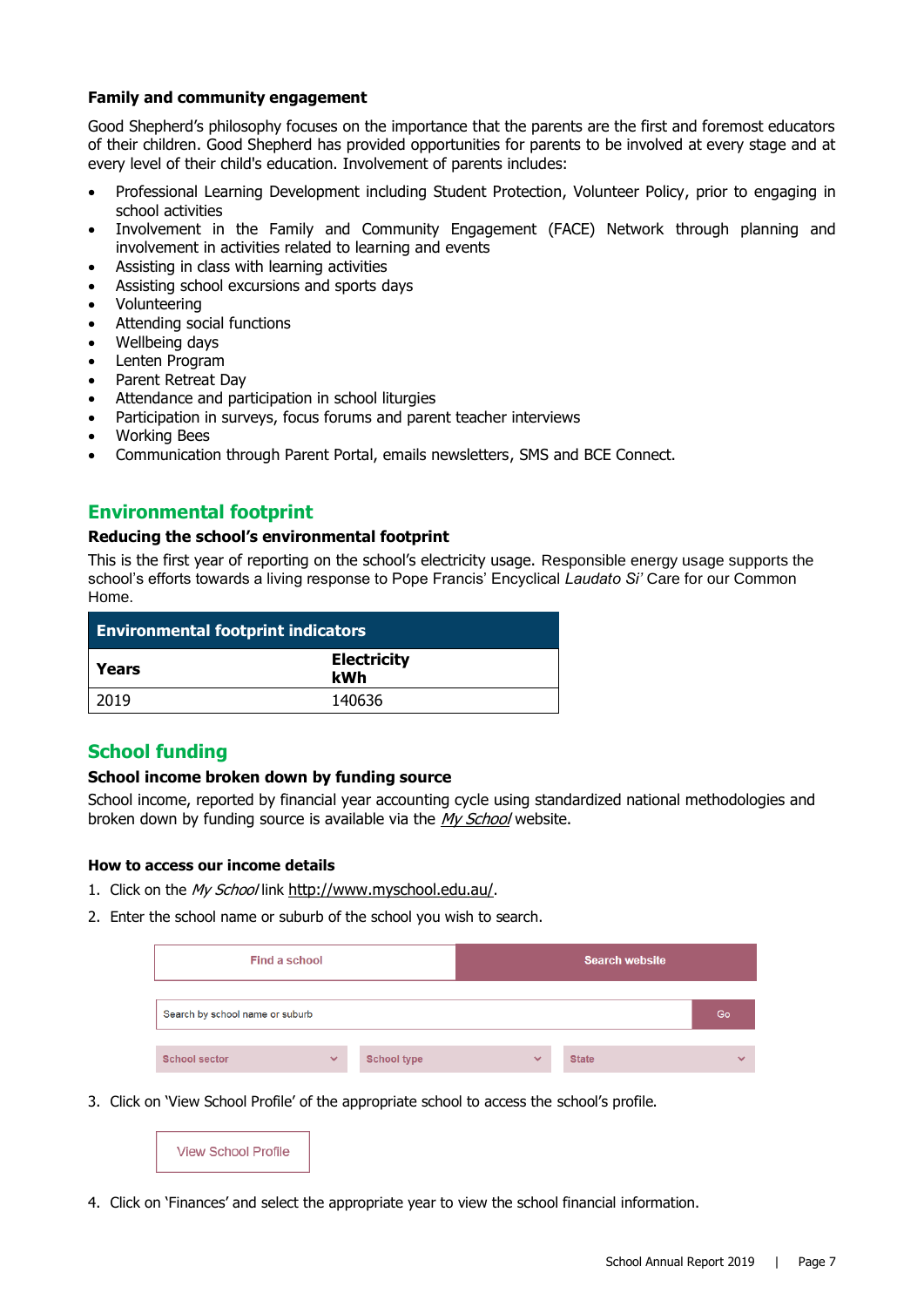**NAPLAN** School profile Attendance Finances VET in schools Senior secondary Schools map

Note: If you are unable to access the internet, please contact the school for a hard copy of the school's financial information.

# **Our staff profile**

#### **Workforce composition**

| <b>Description</b>    | <b>Teaching Staff</b> | Non-Teaching Staff |
|-----------------------|-----------------------|--------------------|
| Headcount             |                       | 16                 |
| Full-time Equivalents | 19.0                  | 10.6               |

#### **Qualifications of all teachers\***

| <b>Highest level of qualification</b> | Number of classroom teachers and school<br>leaders at the school |
|---------------------------------------|------------------------------------------------------------------|
| Doctorate                             | 0                                                                |
| <b>Masters</b>                        | 3                                                                |
| Graduate diploma etc.**               |                                                                  |
| Bachelor degree                       | 18                                                               |
| Diploma                               |                                                                  |
| Certificate                           |                                                                  |

\*Teaching staff includes School Leaders

\*\*Graduate diploma etc. includes graduate diploma, bachelor honours degree, and graduate certificate.

#### **Professional development**

#### **Expenditure on and teacher participation in professional development**

The total funds expended on teacher professional development in 2019 were \$20,000.

The major professional development initiatives are as follows:

- Catholic Identity
- Principal attended the Los Angeles Religious Education Congress
- **Diverse Learners**
- Scripture/Theology
- Religious Education "Everywhere God"
- Pedagogical practices
- Literacy Professional Learning
- DATA Collection
- WHS Training

The proportion of the teaching staff involved in professional development activities during 2019 was 100% teaching staff involved in Professional Learning opportunities.

#### **Staff attendance and retention**

#### **Average staff attendance**

| <b>Description</b>                                                    |       |
|-----------------------------------------------------------------------|-------|
| Staff attendance for permanent and temporary staff and school leaders | 96.0% |